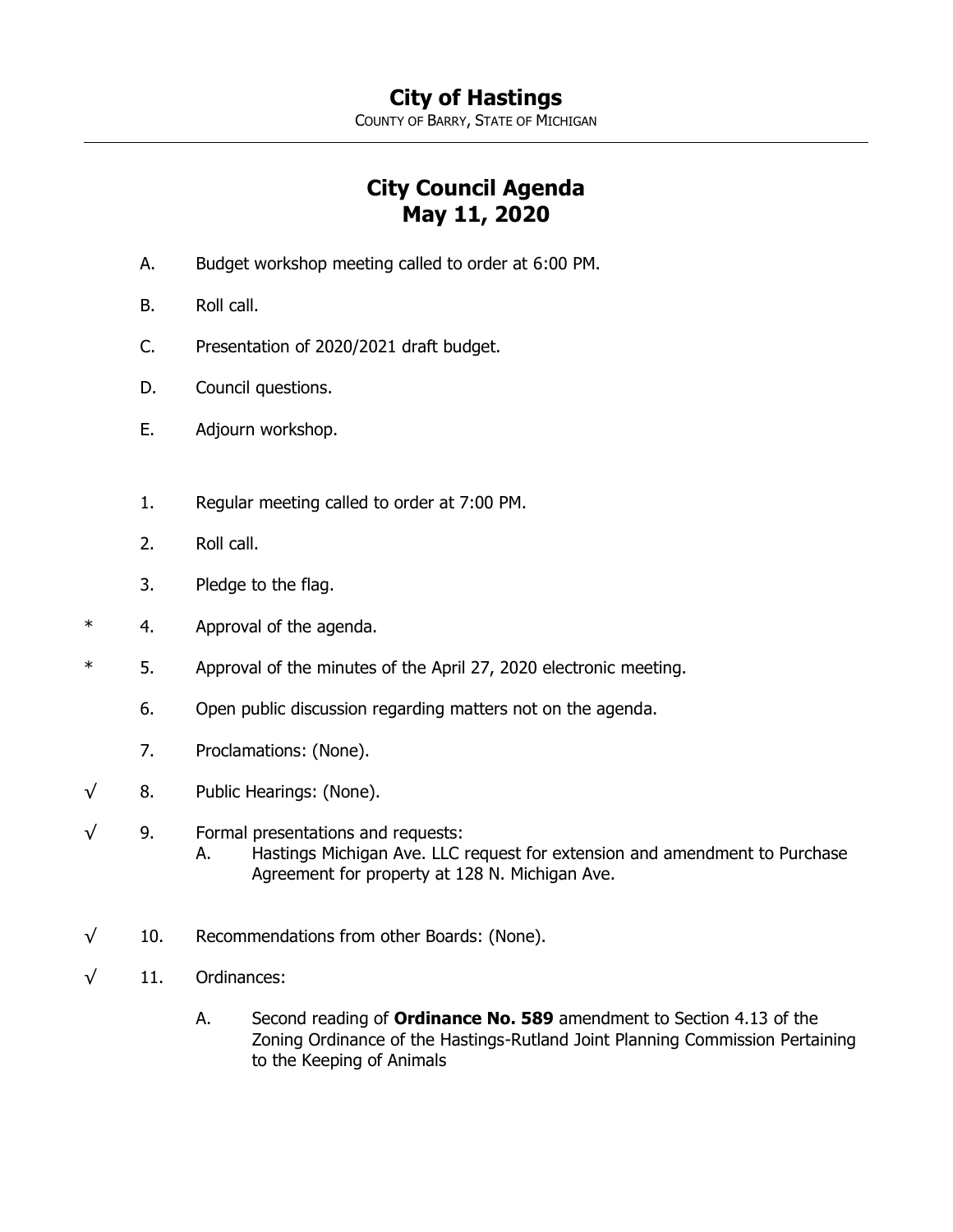- B. First reading and consider adoption of **Ordinance No. 590** to eliminate the expiration of the prohibitions enacted in Chapter 90 on marihuana establishments.
- $\sqrt{12}$ . Resolutions: (None).
- $\sqrt{13}$ . Appointments: (None).
- √ 14. Bids, Contracts, Agreements, and Sales:
	- A. Consider and award bid to Pavement Maintenance Systems, LLC for \$299,340.00 to chip seal and fog seal as recommended by Director of Public Services Gergen
	- B. Consider and approve the replacement of the railing on both sides of Jefferson St. north of State St for \$35,000 as recommended by Director of Public Services Gergen.
	- C. Consider and approve the chipping of the brush pile located at the Compost Site on State Rd. for \$14,025 as recommended by Director of Public Services Gergen
	- 15. City Manager's report:
- \* A. Receive report regarding 2020 Downtown Parking Special Assessment and set public hearing for May 26, 2020
- \* B. Consider and authorize Mayor to sign the Michigan Council for Arts and Cultural Affairs Assurance as part of the grant application.
	- C. Consider setting a special workshop for Monday, May 18, 2020 at 6:00 PM to consider the draft 2020/2021 municipal code.
	- D. Consider setting a public hearing at **7:00 PM on Monday, May 26, 2020** for the purpose of hearing comment and making a determination on the City budget for fiscal year 2020/2021 and to establish the millage rates levied to support the budget.
	- 16. City Attorney's Report:
	- 17. Legislative Director's Report:
	- 18. Open Public Discussion from the Floor:
	- 19. Mayor and Council comment:
	- 20. Adjourn.
- \* Items with enclosures.
- $\sqrt{ }$  Motion under agenda heading requires roll call vote.